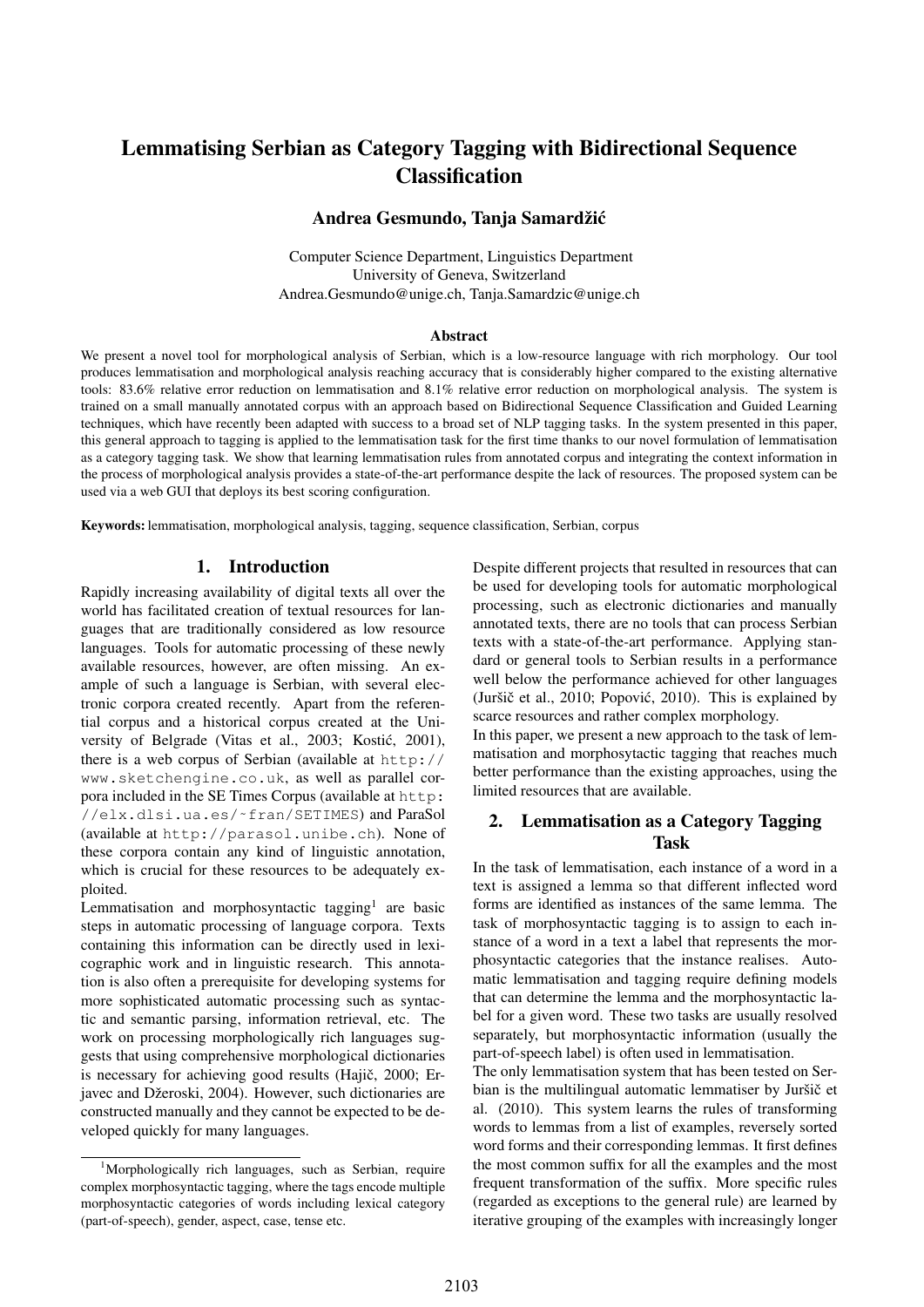| Word    | Lemma                  | MSD                |    | PoS Lem-tag |
|---------|------------------------|--------------------|----|-------------|
|         | propagirao propagirati | $V$ mps-sman-n—p   |    | Vm 1+ti     |
| je      | jesam                  | $Va-p3s-an-y-p$    | Va | 0+sam       |
| svoju   | svoj                   | Ps-fsa             | Ps | $1+$        |
| jeres   | jeres                  | Ncfsa-n            | Nc | $0+$        |
| ۰       | #                      | #                  | #  | #           |
| zanosio | zanositi               | $V$ mps-sman-n---p |    | Vm 1+ti     |
| se      | se                     | Ő                  |    | $0+$        |
| njome   | ona                    | Pp3fsi             | Рp | 5+ona       |

Table 1: An example of an annotated sentence with induced lemma category tags.

suffixes. To deal with the ambiguity of word forms, the examples are distributed into separate lists so that each list contains the examples with the same morphosyntactic tag and the transformation rules are learned for each list separately.

In our approach, the lemmatisation task is redefined as a category tagging task. Each word in a text is assigned a tag that encodes the transformation details needed to transform the word into its lemma. The transformation from a word to a lemma is done in two steps: 1) remove a suffix of length *n* from the word form; 2) add a new lemma suffix. Therefore, each label consists of two parts: the first is the integer *n* and the second is the new suffix. For example, to transform the Serbian conjugated verb *zanosi-o* into its lemma *zanosi-ti* we have to remove a suffix of length 1 and add the suffix "-ti". This means that the word form *zanosio* is assigned the label "1+ti".

With this approach, it is possible to cluster the words that follow a regular pattern of transformation into a single class, while a specialised label is learnt for frequent irregular words. The advantage of structuring the lemmatisation task as a tagging task is that it allows us to apply successful tagging techniques and use the context information in assigning transformation labels to the words in a text.

## 3. Bidirectional Sequence Classification for Tagging

Having reformulated the lemmatisation task, we perform both morphosyntactic tagging and lemmatisation using the same tagger based on the Bidirectional Tagger presented in Shen et al. (2007). We chose this model since it has been shown to be easily adaptable for solving a wide set of tagging and chunking tasks obtaining state-of-theart performances with short execution time (Gesmundo, 2011; Gesmundo, 2009a; Gesmundo, 2009b). Furthermore, this model has consistently shown good generalisation behaviour reaching significantly higher accuracy in tagging unknown words than other systems.

The training framework applied is Guided Learning. This framework is more complex than simple supervised learning. The system learns the parameters for the local classifier from examples of word forms and their labels given in the gold standard annotation, but it has no indications on the order of inference. The specificity of this framework lies in the ability to learn the order of inference together with the parameters of the local classifier instead of using a predefined order (usually left-to-right). Guided Learning follows

|         | Lemmatisation           |       |                |
|---------|-------------------------|-------|----------------|
|         | LemmaGen                | TnT   | <b>BTagger</b> |
| A11     | 86.10                   |       | 97.72          |
| Known   |                         |       | 99.51          |
| Unknown |                         |       | 84.98          |
|         | Morphosyntactic tagging |       |                |
|         | LemmaGen                | TnT   | <b>BTagger</b> |
| A11     |                         | 85.47 | 86.65          |
| Known   |                         | 93.86 | 90.00          |
| Unknown |                         | 58.38 | 62.19          |

Table 2: The accuracy rates of BTagger compared with other tools.

an "easiest-first" approach allowing any order of inference. The task of assigning a sequence of labels to a sequence of words is performed iteratively, starting from easy decisions. The easily identifiable labels are first assigned to the words in the sequence for which such labels are available. These labels are then used in later iterations to disambiguate postponed difficult tagging decision. In this way right-context, left-context and bidirectional-context features can be used at little extra cost.

The training algorithm is based on the Averaged Perceptron Algorithm (Collins, 2002; Freund and Schapire, 1999). Basing the learning algorithm on the perceptron scheme allows us to keep a low system complexity and moderate execution time, without sacrificing learning capability and quality of the results.

### 4. Experimental Evaluation

We perform an experimental evaluation of our system using the same corpus that has been used in the other reported experiments, the Serbian translation of G. Orwells "1984" manually annotated within the Multext-East project (Erjavec, 2010; Krstev et al., 2004). It contains 108805 tokens, with 8392 annotated lemmas and 906 morphosyntactic labels. We use the corpus not only to train and test the tagging system but also to induce the lemmatisation category labels as described in Section 2.. We use 80% of the sentences in the corpus for training and 20% for testing.

An example of an annotated sentence is given in the first three columns of Table 1. The morphosyntactic labels, called morphosyntacic definitions (MSD, the second column in Table 1), are compact representations of a number of lexical, morphological, and syntactic categories realised in each word form. Each category is encoded by a single character in the label. The first character encodes the partof-speech (verb, noun, adjective, etc.). The second character encodes a subclassification for each main category (e.g. main, auxiliary, modal, copula for verbs, common, proper for nouns etc.). Other characters specify morphological features that are marked in the word form such as case, number, tense, voice, mood etc. For example, the MSD label "Ncfsa–n" denotes that the word *jeres* is a common noun, feminine gender, used in singular accusative case, not marked for definiteness and the status of a clitic, not animate. Detailed specifications of the labels are provided in the Multext-East project documentation.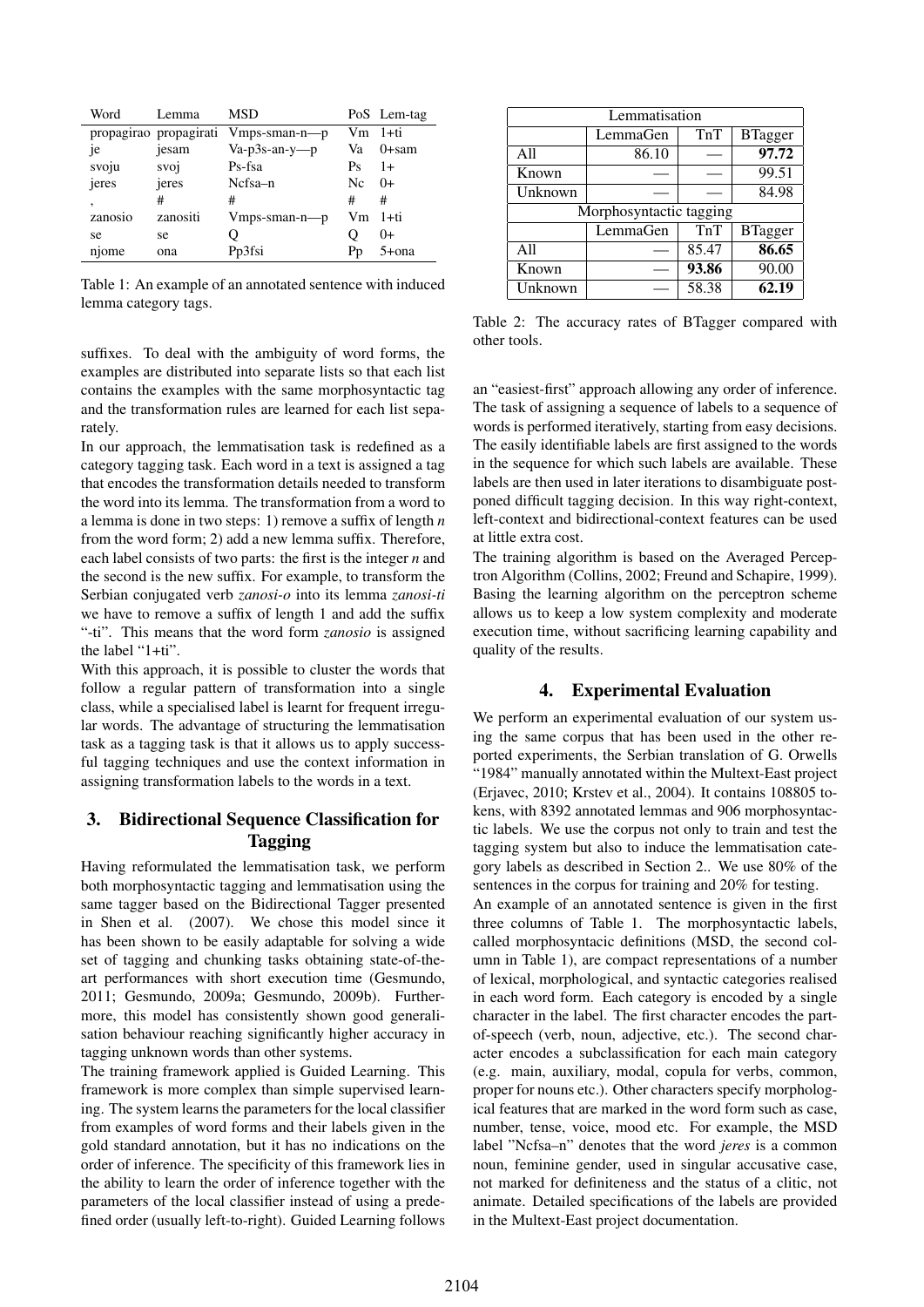|                                                                                                                                                                                                                                                                                                               | cui.unige.ch/~gesmundo/btag/BTaggerOnline.php?&task=lem                                                                                                                                                                                                                                                                                           | ☆ <b>- @   ყ -</b> | থ |
|---------------------------------------------------------------------------------------------------------------------------------------------------------------------------------------------------------------------------------------------------------------------------------------------------------------|---------------------------------------------------------------------------------------------------------------------------------------------------------------------------------------------------------------------------------------------------------------------------------------------------------------------------------------------------|--------------------|---|
|                                                                                                                                                                                                                                                                                                               | <b>BTAGGER ONLINE</b>                                                                                                                                                                                                                                                                                                                             |                    |   |
|                                                                                                                                                                                                                                                                                                               | Insert text in the selected language into the text area, one sentence per line                                                                                                                                                                                                                                                                    |                    |   |
| Language: Serbian                                                                                                                                                                                                                                                                                             | Tokenize: Ø<br>Task: Lemma :                                                                                                                                                                                                                                                                                                                      |                    |   |
| meru moga položaja.                                                                                                                                                                                                                                                                                           | Kad god mi se dešavalo da me ljudi i prilike oko mene prisile na animalan život i biološku borbu, uvek sam uspevao da nađem neslućene i<br>neočekivane utehe i pomoći koje su ličile na prava čuda.<br>U stvari, to su bile proste i jasne misli koje su osvetljavale put na daleko ispred mene i iza mene i time mi davale i tačnu sliku i pravu |                    |   |
|                                                                                                                                                                                                                                                                                                               | Choose a file to upload:<br>Browse                                                                                                                                                                                                                                                                                                                |                    |   |
|                                                                                                                                                                                                                                                                                                               | Submit                                                                                                                                                                                                                                                                                                                                            |                    |   |
| <b>Resutls format:</b>                                                                                                                                                                                                                                                                                        | Sentences are converted into vertical text, divided by empty lines<br>Each line contains a word/token, and tags, separeted by a tab.                                                                                                                                                                                                              |                    |   |
| Kad<br>c<br>$\mathbf Q$<br>god<br>mi<br>Pp<br>se<br>$\mathbf 0$<br>dešavalo<br>da<br>c<br>me<br>Pp<br>ljudi<br><b>Nc</b><br>c<br>prilike Nc<br>oko<br>Sp<br>mene<br>Pp<br>prisile Vm<br>na<br>Sp<br>animalan<br>život Nc<br>C<br>biološku<br>borbu<br><b>Nc</b><br>#<br>uvek<br>Rq<br>Va<br>sam<br>uspevao Vm | kad<br>god<br>ja<br>se<br>dešavati<br>Vm<br>da<br>ja<br>ljudi<br>i.<br>prilika<br>oko<br>ja<br>prisiti<br>na<br>Af<br>animalan<br>život<br>i.<br>biološki<br>Ao<br>borba<br>×<br>uvek<br>jesam<br>uspevati<br>da                                                                                                                                  |                    |   |

Figure 1: Sample screenshot of the Serbian morphological analyser on-line GUI.

Training and testing is performed using a set of features extracted from a window context of size 5 centred on the target word. In the task of lemmatisation, we use the following features: two words before and two after the current word, the predicted part-of-speech labels (the fourth column in Table 1) and the predicted lemma category labels (the fifth column in Table 1) for the words in the window for which these labels are available. The part-of-speech labels are extracted from the morphosyntactic tags provided in the manual annotation in the corpus. They correspond to the first two characters of the tags (the part-of-speech and the subcategorisation characters). Both the lemma category labels that specify the transformation of the word form into its lemma, as defined in our approach, and the part-ofspeech labels are learnt from the examples in the training corpus. The learning resulted in 364 different lemma labels and 28 part-of-speech labels.

The features used in the task of morphosyntactic tagging are two words before and two after the current word, and the complete morphosyntactic labels of these words (the third column in Table 1).

Table 2 shows the accuracy rates achieved by our system (BTagger) in the tasks of lemmatisation and morphosyntactic tagging. The results are compared with the Lemma-Gen lemmatiser (Juršič et al., 2010), the only freely available lemmatizer tested on Serbian, and with the TnT tagger, which has been reported to have the best performance on Serbian (Popović, 2010).

As it can be seen in Table 2, BTagger achieves the accuracy rates that are higher than those of the other tools on both tasks. There is a big improvement on the lemmatisation task. BTagger's accuracy rate of 97.73% is compared to the 86.10% accuracy rate of LemmaGen. The error reduction rate on this task is 81%. Even though this information is not available for LemmaGen, we also report the performance of BTagger evaluated on unknown (84.98%) and known (99.51%) words separately, since these two categories are often considered in evaluation of lemmatisers. The performance of BTagger on this task is not just much better than previously achieved results on Serbian, but it is also comparable with the state-of-the art performances for other languages. It is important to stress that this is achieved using only a small manually annotated corpus, with no language specific external sources of data such as independent morphological dictionaries, which have been considered necessary for efficient processing of morphologically rich languages.

In the morphsyntactic tagging task, we compare the results of BTagger with the results of the TnT tagger. The error reduction rate on this task is 8.12% overall. While the performance on known words is below the TnT tagger, the improvement is obtained on unknown words (error reduction rate 9.15%). The overall improvement in this task is much smaller than in the case of lemmatisation, but the results are